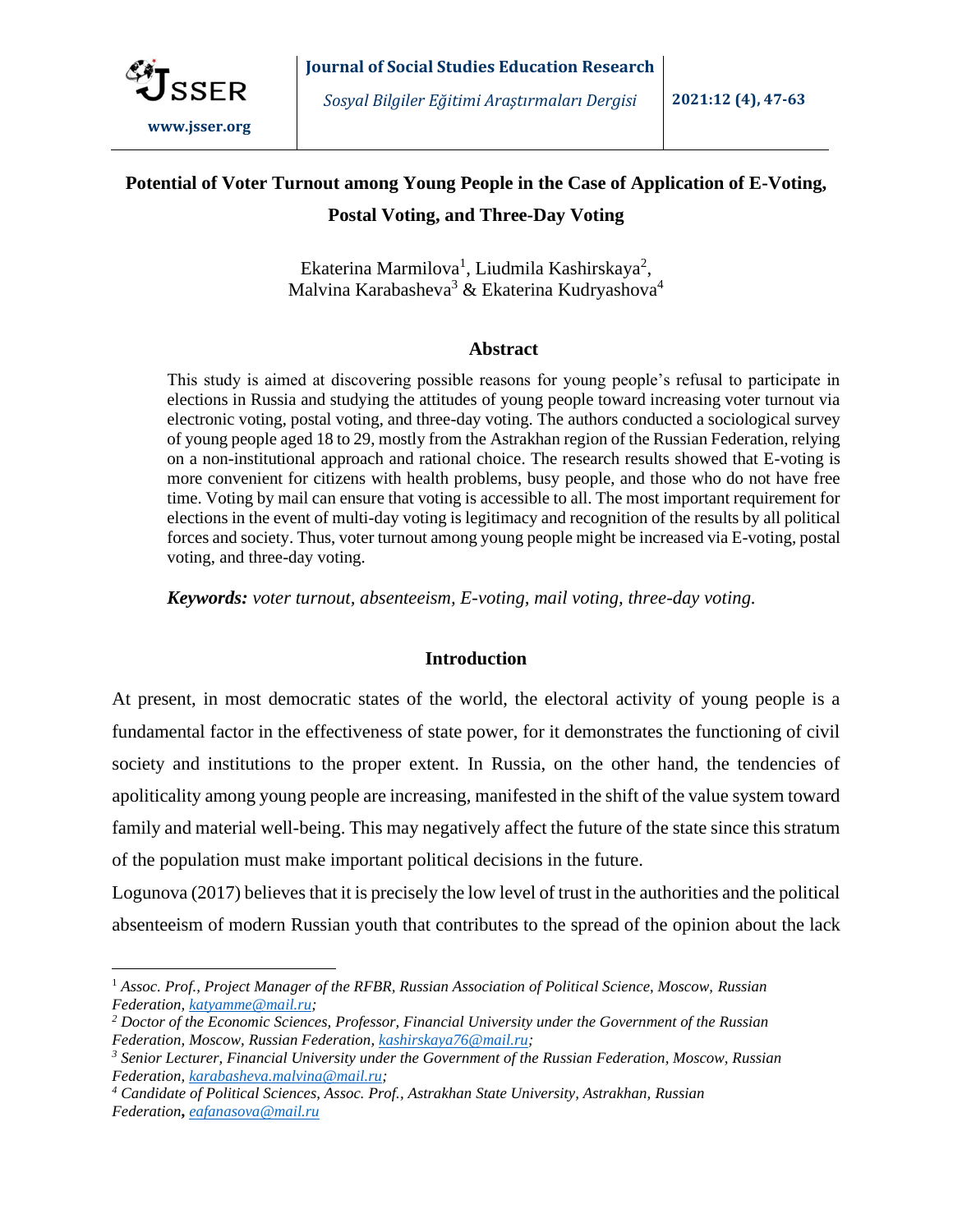of legitimacy of the entire political system. In this regard, state structures should pay special attention to increasing electoral activity among this age group, which in the future can also have a positive effect on the development of civil society. According to the results of a joint statistical study with the Levada Center, "Russian Generation Z: Attitudes and Values," almost 60% of young people are not interested in the political life of the state, and their trust in national government institutions is at the lowest level (Stiftung, 2020).

Usually, options are proposed for solving the problem of youth non-participation in elections such as improving the legal culture of voters and taking preventive measures for the future electorate. According to Makhora (2018), at the present stage, public authorities are striving to pursue a youth policy aimed at the legal education of young people and an increase in their electoral activity. Educational institutions offer classes on electoral law and often involve local politicians, teachers, and students to organize educational events (Mityunova, 2020).

Thus, there exists in the Russian Federation a problem of absenteeism from participation in elections among young people. Electronic voting, mail voting, and three-day voting were applied in the amendment to the electoral legislation of the Russian Federation in 2020, and we believe that voter turnout among young people can be increased if E-voting, postal voting, and three-day voting are used on an ongoing basis.

## **Research Questions**

The following questions guide the research procedures in this study:

1) How do young potential voters perceive the application of E-voting, mail voting, and three-day voting in Russia in terms of participation, preparation, method, feeling, and attitude? 2) Which percentage of young people in the Russian Federation, on the example of the Astrakhan region, will take part in elections if the state uses E-voting, three-day voting, or postal voting? 3) What is the connection between the non-participation of young people in elections in the Russian Federation and the absence of the use of E-voting, three-day voting, or mail voting?

# **Theoretical Framework**

Previous studies show that there is a problem of absenteeism, a decline in interest in participating in elections among young people in the Russian Federation. Ritter (2020) argues that effective social studies education should include an understanding of ourselves within communities of shared fate collectively building strategies of civility, that citizenship education should be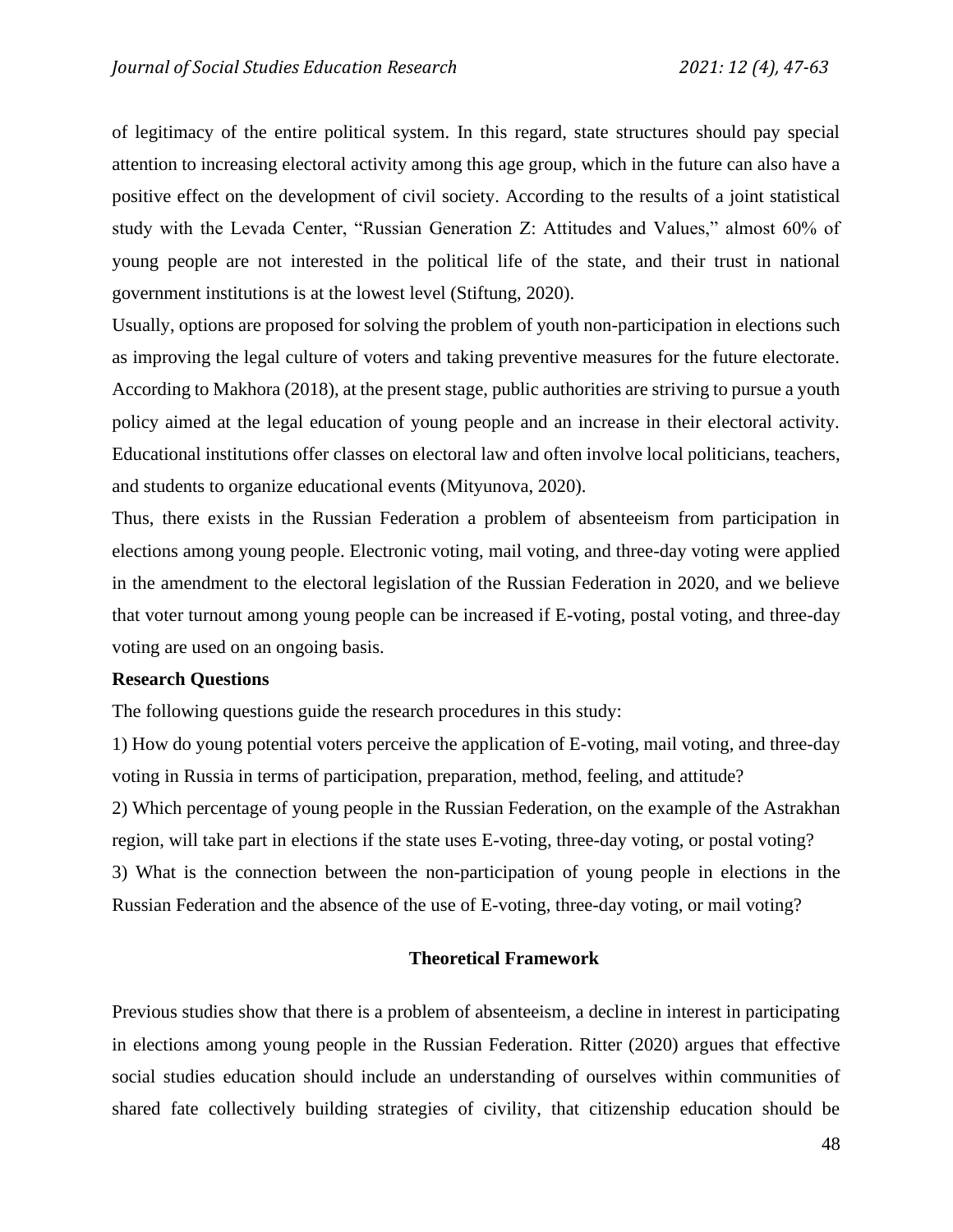grounded in communities of fate rather than a sense of shared identity as a member of a particular country. Houdyshell and Ziegler (2020) consider that higher education needs individuals working with students to have the skills to handle a variety of issues related to success and well-being. Jeffries and McCorkle (2020) researched low youth voter turnout nationally by examining a study of teacher candidates at a South Carolina public university; the study is useful for understanding the civic engagement of two important demographics: youth voters and future educators. Political absenteeism is "a conscious decision not to participate in elections due to the lack of utilitarian motives and reasons for voting" (Savenkov & Sotnikov, 2020). Brager, Volkova, and Litvinov (2020) revealed the following signs of absenteeism as a deliberate boycott: "voters' isolation from voting; conscientiousness of the actions of potential voters; the presence of prerequisites that push voters to refuse to take part in elections." Mass electoral absenteeism hinders the formation of civil society, legitimate, effective government, and administration, which are indispensable institutions of democratic political systems (Kachalov, 2020).

Today, many scientists note the existence of the problem of political absenteeism in the Russian Federation. Citizens refuse to take part in elections at various levels (Bersh & Yakimova, 2020). Nebredovskaya (2013) notes that "from election to election, the Russian Federation is faced with such a negative social phenomenon as the low turnout of persons entitled to vote"; insufficient attention is often paid to the problem of population activity during elections, although the level of voter turnout has a noticeable effect on the outcome of the vote (Lukonina, 2007). Milaeva and Shikova (2014) cite the features of the current stage of development of the electoral process in the Russian Federation from the perspective of voter behavior. Bezverbnaya (2016) gives the main approaches to assessing the behavior of voters, presenting the results of a sociological study conducted by questioning the population on the issues of electoral activity in the Irkutsk region. Frolov (2017) presents the results of an index study of civic engagement in the Yaroslavl region. Zulyar and Grigoriev (2016) study protest voting as a factor in the election of the governor of the Irkutsk region. The decline in youth interest in elections is due to apathy regarding the political conduct of affairs by the government of the Russian Federation (Akhmadullina et al., 2020). Smulkina (2020) notes the results of a study of the rational and unconscious aspects of the role expectations of the voter among Russian citizens. The specifics of political absenteeism in various political systems raises the question of the causes of absenteeism, whether it is a consequence of political indifference or an expression of passive protest (Chertova, 2020).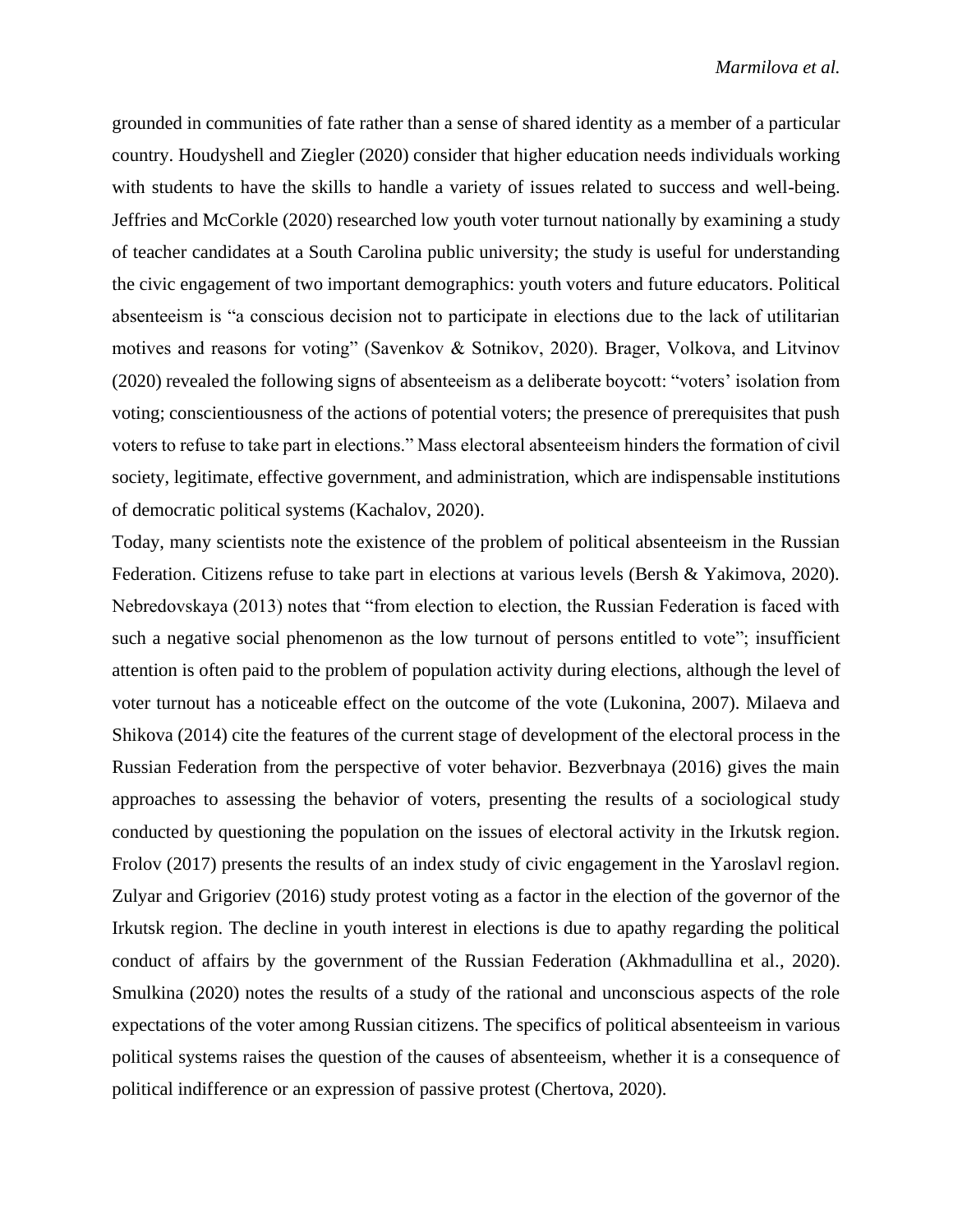A fairly large part of the scientific works of Russian scientists is devoted to political absenteeism among young people (Panova et al., 2020; Saenko et al., 2020). Topical issues related to the formation of the legal culture of young voters analyze factors associated with specific interests and values that affect electoral activity (Kalimullina et al., 2021; Lavrentieva & Kovaleva, 2020; Shatunova et al., 2021). Kochemasova (2018) presents the results of a survey of 700 people, including 100 senior schoolchildren, and reveals the tendency of the level of absenteeism depending on the gender of the respondent, substantiating the necessity and possibility of preventing absenteeism among the future electorate. Makhmudov (2018) looks at the key mechanisms for the development of absenteeism among Russian youth and, on the basis of this analysis, proposes effective forms of developing youth activity. Dareev (2020) studies the political absenteeism of student youth in the Republic of Buryatia. Vorobiev, Konstantinova, and Eremenko (2020) conduct research to determine political orientations and identify factors and motives that affect the political behavior of young people in Krasnoyarsk. Rastimeshina and Ogorodov (2020) cite the results of a sociological study on the degree of awareness of Russian youth about the adoption of the Amendments to the Constitution of the Russian Federation and the degree of approval of these amendments. Basinov (2020) examines comparative psychograms of the groups of respondents formed on the basis of the reasons they expressed for not taking part in the elections. Our purpose is to study the electoral activity of young people, as well as the possibilities of increasing turnout among young people via electronic voting, postal voting, and three-day voting. We rely on a non-institutional approach, and a variant of this approach is rational choice.

#### **Methods**

### **Design**

This study applies a descriptive design and a quantitative approach to analyze data (Creswell, 2014) using a social survey. Specifically, this study refers to an online survey on E-voting conducted in Russia. Our aims were to see possible reasons for young people declining to participate in elections and studying the attitudes of young people in Russia toward the introduction of E-voting, postal voting, and voting during a period of three days. In 2020, the Russian Federation introduced the possibility of using electronic voting, voting by mail, and multiday voting; despite this, citizens have the right to independently choose their method of voting.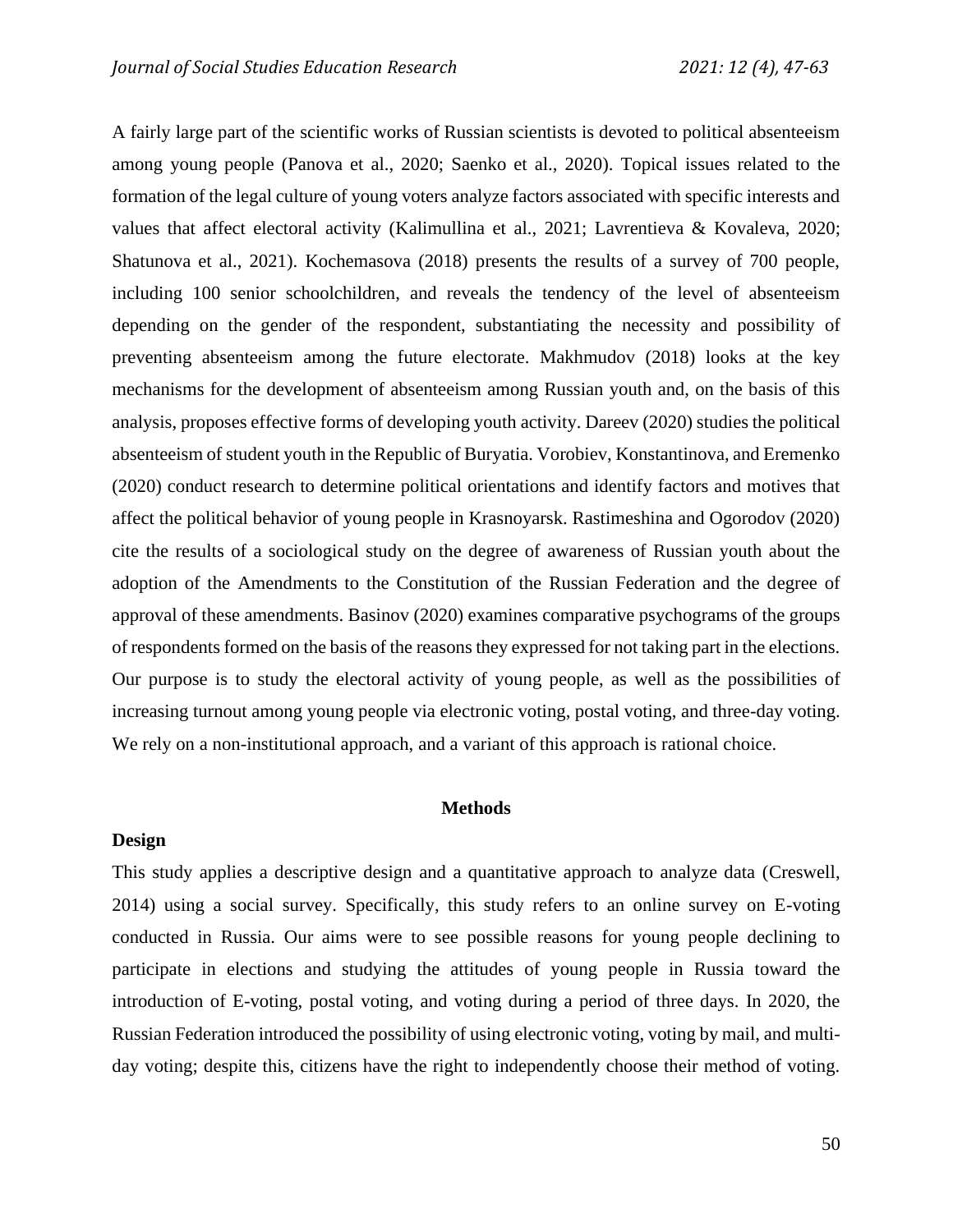Our study took place in five areas of Russia: Astrakhan and its region, Moscow and its region, Karachay-Cherkess Republic, and Crimea Gomel.

# **Sample**

The sample of the study were 85 people involved in voting in the three-day general election in Russia. The respondents consisted of 59 women (69.4%) and 26 men (30.6%) aged between 18- 29 years, mostly from the Astrakhan region of the Russian Federation. The sample was recruited using systematic sampling techniques, applying to every five young people from 18 to 29 years old. Table 1 presents the characteristics of the sample.

# **Table 1.**

*Sample characteristics*

| <b>Characteristics</b>              |              | <b>Sample</b> |  |
|-------------------------------------|--------------|---------------|--|
|                                     | $\mathbf{F}$ | $\frac{0}{0}$ |  |
|                                     | $N=85$       |               |  |
| Gender                              |              |               |  |
| Women                               | 59           | 69.4          |  |
| Men                                 | 26           | 30.6          |  |
| Age                                 |              |               |  |
| 18-20                               | 27           | 31.8          |  |
| $21 - 24$                           | 30           | 35.3          |  |
| 25-29                               | 28           | 32.9          |  |
| <b>Urban or Rural</b>               |              |               |  |
| Urban                               | 77           | 90.6          |  |
| Rural                               | 8            | 9.4           |  |
| <b>Place of Residence</b>           |              |               |  |
| Astrakhan and Astrakhan region      | 71           | 83.5          |  |
| Moscow and Moscow region            | 10           | 11.7          |  |
| Karachay-Cherkess Republic          | 3            | 3.62          |  |
| Crimea Gomel                        |              | 1.18          |  |
| <b>Level of Education</b>           |              |               |  |
| Higher vocational education         | 50           | 58.8          |  |
| Secondary vocational education      | 9            | 10.6          |  |
| Basic general and primary education | 26           | 30.6          |  |
|                                     |              |               |  |

# **Research Instrument**

This study uses an open-ended questionnaire as the research instrument. We argue that this kind of instrument is a flexible method for collecting data. The items are structured according to a prewritten script of six items, as follows:

1. How often do you take part in elections?

(The following questions are for those who answer "sometimes," "rarely," and "never")

2. What needs to be done to make you go to the elections?

3. Which of the following voting methods do you consider the most convenient: E-voting, threeday voting, or postal voting?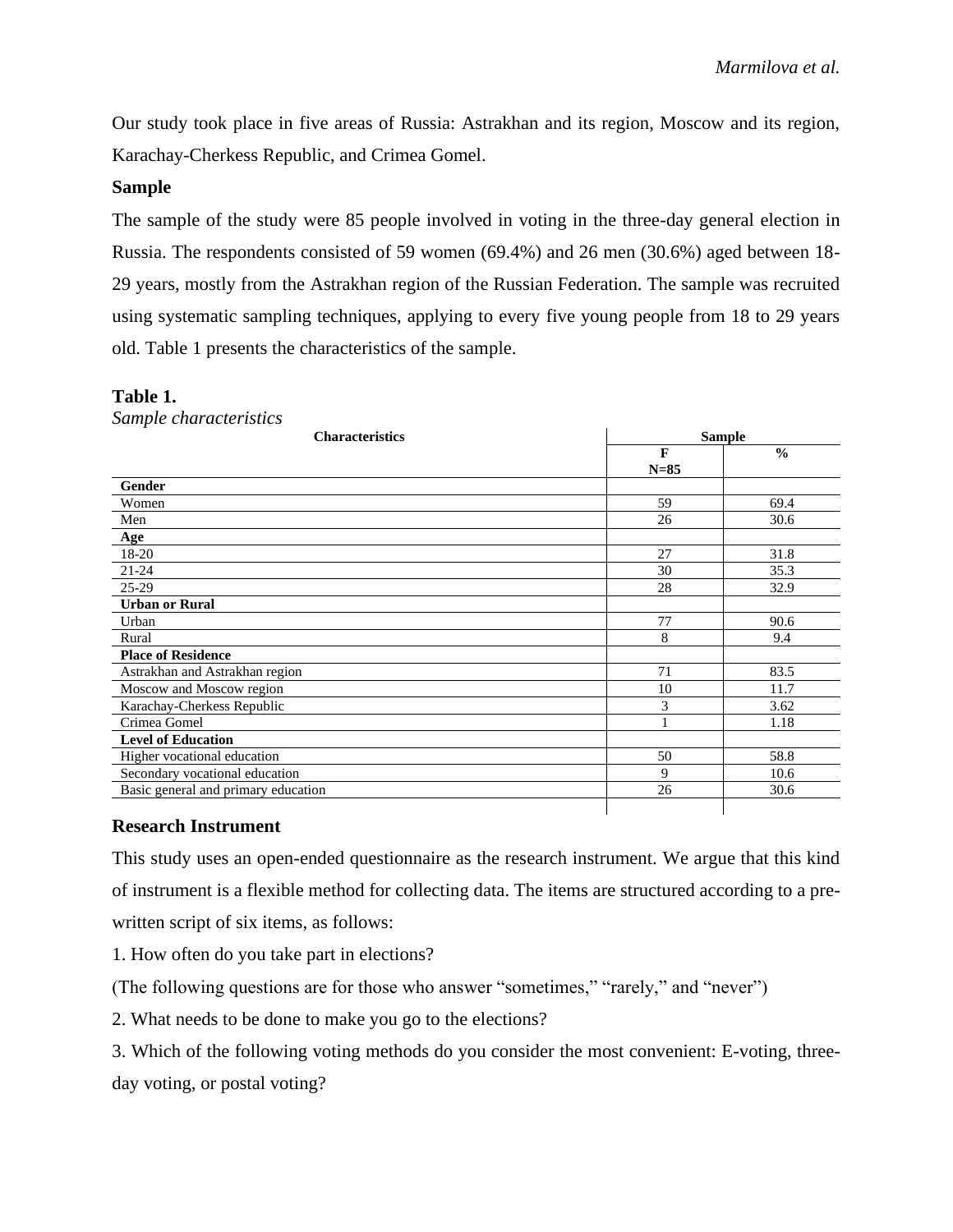- 4. How do you feel about three-day voting?
- 5. How do you feel about the introduction of postal voting?
- 6. What is your attitude to the introduction of E-voting in Russia?

We used open questions in a free text format, which allowed us to obtain new qualitative data. Open polls were specific enough that we received consistent responses from our respondents. The items of the questionnaire were developed by the researchers by applying two procedures. First, to identify proper topics and statements, the researchers consulted to the general election committee. Second, to check the validity and reliability of the instrument, the researchers conducted a pilot study assigning 20 young people from a specific age range and geographical location. The results of the pilot study indicated that some wording should be rephrased to adjust for age, education, and experience of the participants. In addition, the researchers also learned how to identify themes and frequency of respondent answers so that data analysis was properly conducted.

#### **Data Collection**

Data was collected online from 100 respondents in five regions of Russia: Astrakhan and its region, Moscow and its region, Karachay-Cherkess Republic, and Crimea Gomel. The data collection was completed in three weeks. Procedures to collect data are as follows:

First, prior to data collection, the researchers distributed 100 six-item open-ended online questionnaires to anticipate a sample of 85 respondents. Some responses were defective and did not provide complete data appropriate to our analysis. In this regard, 92 replies to the six-item open-ended questionnaire were available; the researchers selected 85 replies. This technique confirmed that the selected 85 respondents returned their answers properly.

Second, the researchers distributed the six-item open-ended questionnaire in one day to 100 respondents residing in five regions of Russia. The 100 replies were returned fully in three weeks: the first week 36 replies, the second week 45 replies, and 19 in the third week. As soon as the replies were accepted, the researchers identified their answers, categorized them according to the themes, and classified the themes into the proper research questions.

Third, after the 100 replies were accepted, the researchers sorted the answers and selected the fixed 85 replies. The replies that were not used especially were the respondents residing in one region,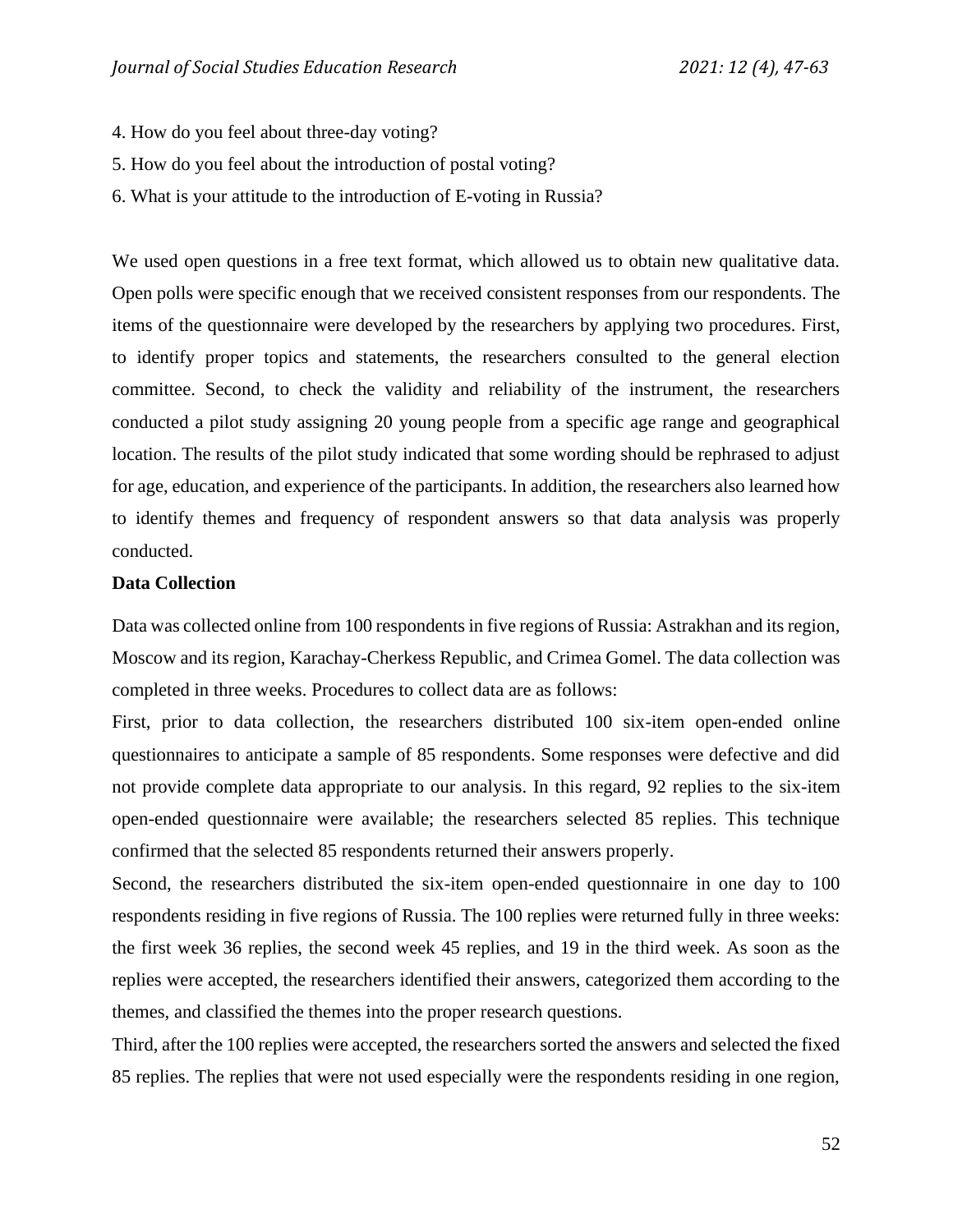as the replies were appropriate but the respondents' ages were not as expected. The responses were identified based on the properness of items 1 to 6 to display in Tables 1-6.

#### **Data Analysis**

We used descriptive statistics to analyze data using SPSS package version 29. The data were particularly analyzed in the forms of frequency, rate percentage, and table. Steps to analyze data were as follows:

First, narrative data or text data were identified by their themes and unit of analysis. Responses of six items were classified and changed into frequency and rate percentage. This data was classified according to the same themes and each data was identified as numeric data. The results relevant to the research questions were displayed in tables.

Second, categories of data were confirmed to attributes of the respondents, namely: region, gender, age, and education in tables relevant to items 1 to 6 of our open-ended questionnaire. Each item of the questionnaire served one table containing respondent's answers on the first item. We crosschecked each item and the proper answers of the respondents and displayed them in tables. Third, after the displays confirmed the attributes of the respondents and answers, the researchers

calculated the frequency and rate percentage of each table. Each table and answers was matched to the research question to see whether the data answered the research question appropriately.

#### **Results and Discussion**

#### **Participants in Elections**

To the question "How often do you take part in elections?" our findings show that 15.3% of respondents answered that they rarely participate in elections, 24.7% responded that sometimes they take part in elections, 25.9% said that they always take part in elections, and 34.1 % of respondents answered that they do not participate in elections.

In addition, 83.5% of all respondents take part in elections "always," "sometimes," and "rarely." To the question "Indicate the reasons why you do not take part in elections, if your answer to the previous question was 'always,' 'sometimes,' or 'rarely,'" the answers are presented in Table 2.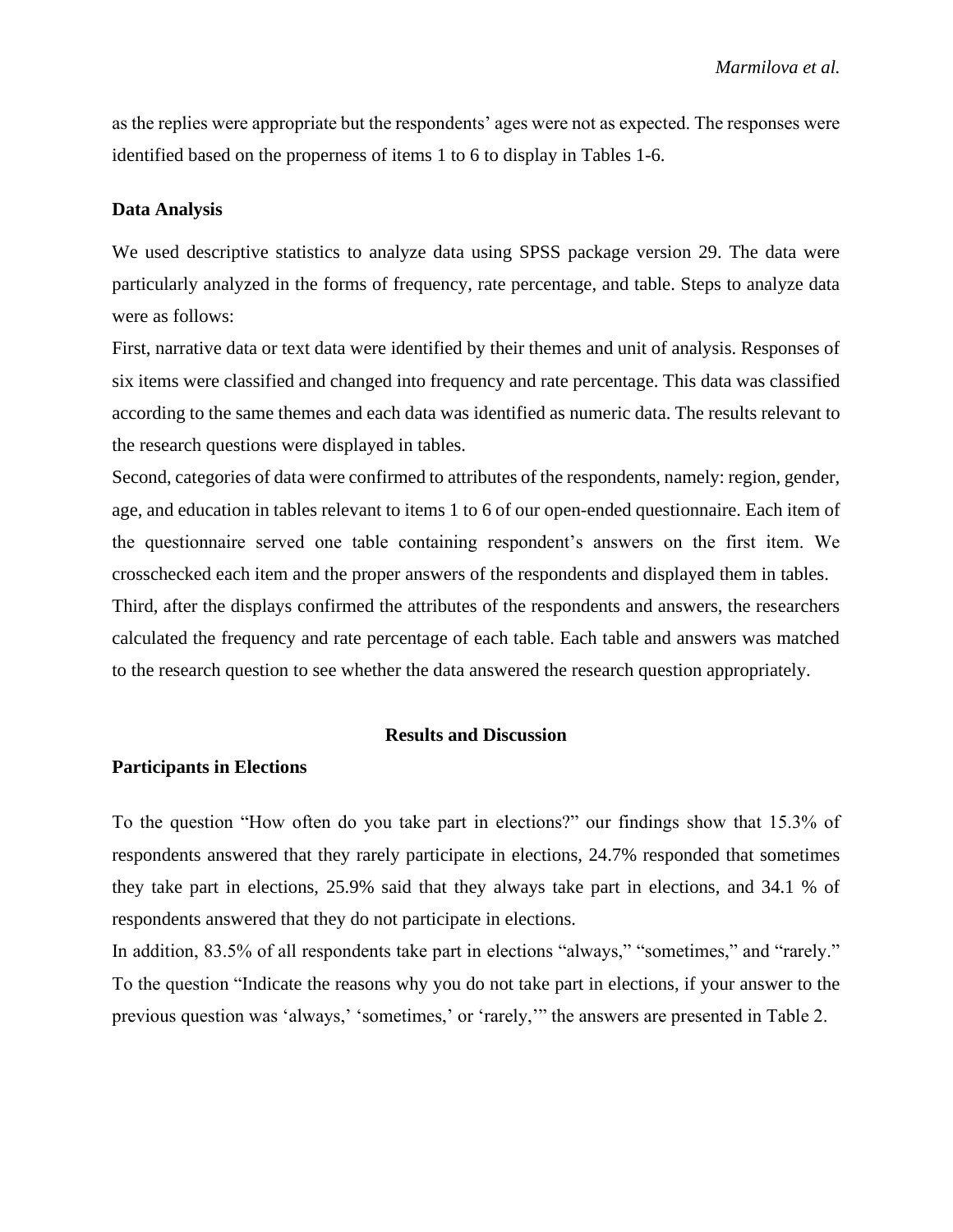# **Table 2.**

*Main reasons why young voters participate in elections*

| <b>Reasons and Examples of Responses</b>                                                                                                                                                                                                                                                                                                                                                                                                                                                                                                                            | % of similar answers |
|---------------------------------------------------------------------------------------------------------------------------------------------------------------------------------------------------------------------------------------------------------------------------------------------------------------------------------------------------------------------------------------------------------------------------------------------------------------------------------------------------------------------------------------------------------------------|----------------------|
| - "I care about the future of my country"; "I'm trying to change something"                                                                                                                                                                                                                                                                                                                                                                                                                                                                                         | 3.5%                 |
| - "I'm interested in this"; "I'm interested in how they are conducted"; "there is a desire"                                                                                                                                                                                                                                                                                                                                                                                                                                                                         | 5.9%                 |
| - "I hope that my vote is important"; "participation in elections is like informing the state about<br>your opinion so that it in turn will take it into account"; "perhaps it is my vote that can be<br>decisive"; "I hope that the voice of citizens will someday be heard as a part of the most<br>important resource of the state"; "of the people, who, according to the law, have the right to<br>vote, which reminds the authorities of what we agree with, or vice versa"; "every citizen should<br>use his or her right to vote at elections of any level" | 8.2%                 |
| - "I express my point of view"; "I think that every citizen should show his active civil position";<br>"I want to express my point of view"; "I have an active civil position"                                                                                                                                                                                                                                                                                                                                                                                      | 9.4%                 |
| - "I feel civic responsibility"; "this is my duty"; "it is necessary"; "I have to"                                                                                                                                                                                                                                                                                                                                                                                                                                                                                  | 10.6%                |

The main reasons why young people take part in elections are the following: 1) there is an interest and desire to participate in elections; 2) participation in elections is considered a duty or obligation; 3) participation in elections in order to express their point of view; 4) participation in elections in order to take into account voters' opinions; 5) participation to change the future of the country.

# **Not Participating in Elections**

We identify that 74.1% of all respondents take part in elections "sometimes," "rarely," and "never." To the question "Why do you not take part in elections (if your answer to the previous question was 'I don't take part,' 'sometimes,' 'rarely')," the answers are presented in Table 3.

# **Table 3**

*Main reasons why young voters do not participate in elections*

| <b>Reasons and Examples of Responses</b>                                                                 | % of similar answers |
|----------------------------------------------------------------------------------------------------------|----------------------|
| - "it is not interesting"; "I am not interested in politics"                                             | 11.8%                |
| - "I don't participate because I don't believe in elections honesty"; "I don't trust the results"; "lack | 9.4%                 |
| of faith in the candidates"; "I don't participate because of possible falsifications of the electoral    |                      |
| process"; "I consider the elections a formal procedure"                                                  |                      |
| - "there is not always enough time"; "busy at work"; "sometimes there is no time"                        | 8.2%                 |
| - "it does not change anything"; "there is no particular sense"; "I consider elections a formal          | 7%                   |
| procedure"; "my vote does not decide"; "I see no point in this, since the same person wins";             |                      |
| "almost there is no real political opposition, and the small one that exists is not allowed to the       |                      |
| elections"                                                                                               |                      |
| - "I am in another place"; "sometimes there is no physical opportunity"; "being busy at work"            | 4.7%                 |
| - "I do not participate, as I am a foreign citizen"                                                      | 2.35%                |
| - they take part in separate elections, depending on the status of the election campaign ("I             | 1.17%                |
| participate only in elections at the federal level"; "I am not interested in some types of elections")   |                      |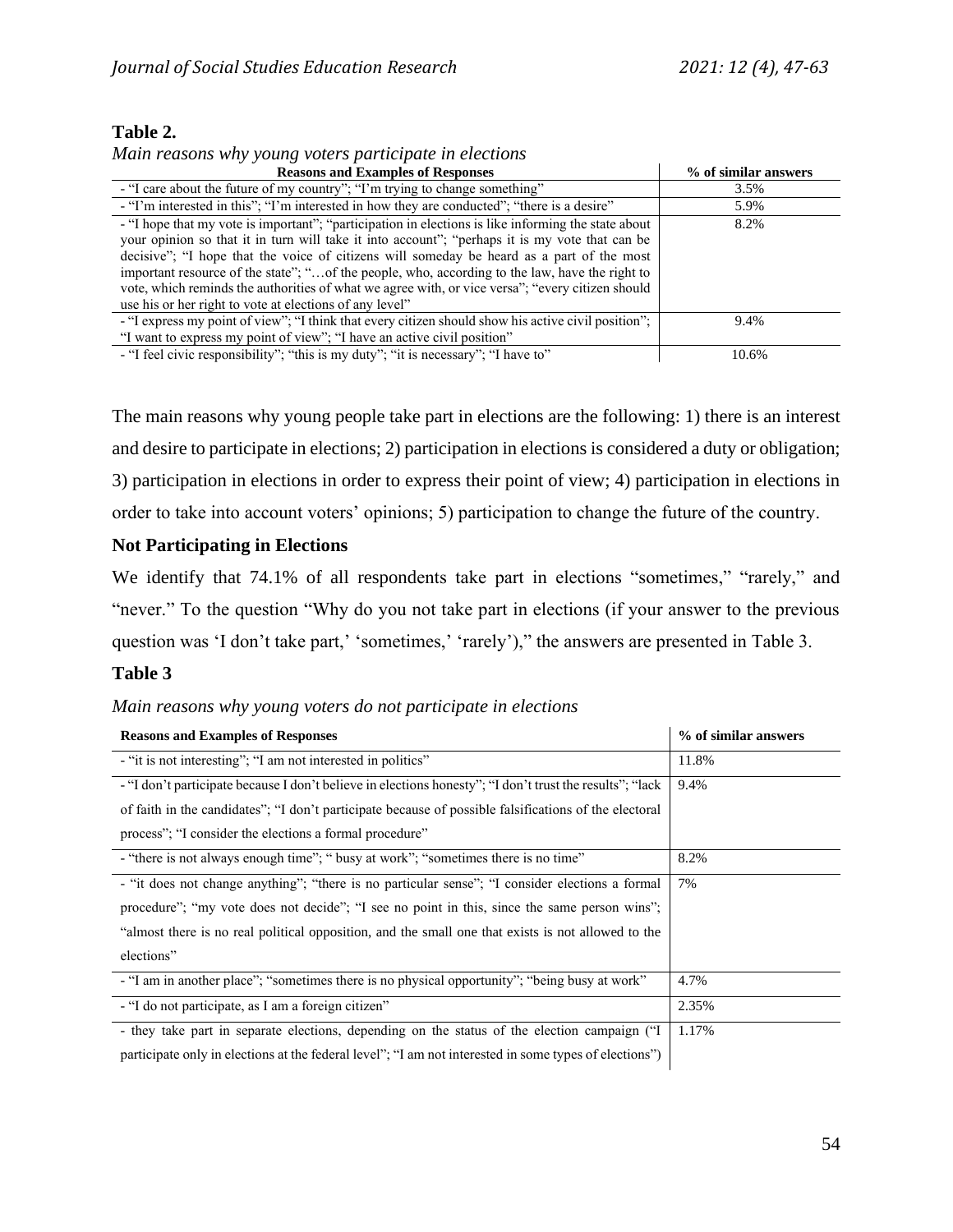Based on the data of Table 3, it follows that the main reasons why young people do not participate in the elections are: 1) there is no interest and desire to participate in elections; 2) there is not enough time; 3) they do not see competition in the elections and any changes after the elections; 4) they are in another place on the day of the elections; 5) they do not trust the institution of elections and are not sure about the reliability of the electoral system; 6) they do not participate as they are citizens of foreign states.

For the respondents who take part in elections "sometimes," "rarely," and "never," we asked an additional question: "What needs to be done to make you go to the elections?" Let us single out the most frequent answers to this question: 1) "I will take part if E-voting is used" and "In order to take part in the elections, voting must be made independent of the voter's location and at a convenient time for him"; 2) "The honesty and openness of the electoral process must be ensured, elections should be as transparent and legitimate as possible, to increase the competitiveness of elections so that one can choose from a larger number of candidates and political parties"; 3) "Observation of the polling station should be toughened: it is necessary to invite independent experts to observe the vote counting process"; 4) "For people who do not go to elections, it is necessary to create mechanisms to motivate them to express their civic position, for example, to more actively invite citizens to participate in elections, you can create a system of incentive measures or create a project that demonstrates the importance of the voice of each person"; 5) "The main thing that is important to do is to ensure control over the implementation of the election program, fulfillment of election promises by candidates or political parties, and the disposition of people towards themselves by their work."

Then we found the answer to our second research question: Which percentage of young people in the Russian Federation, on the example of the Astrakhan region, will take part in elections if the state uses E-voting, three-day voting, or postal voting?

#### **Introduction to Three-Day Voting**

To the question "Which of the following voting methods do you consider the most convenient: Evoting, three-day voting, or postal voting?" the following answers were received: E-voting was chosen by 52.9% of respondents, traditional voting at a polling station by 42.4%, and 4.7% preferred to participate in the elections by postal voting. Table 4 presents the answers to the question: "How do you feel about three-day voting?"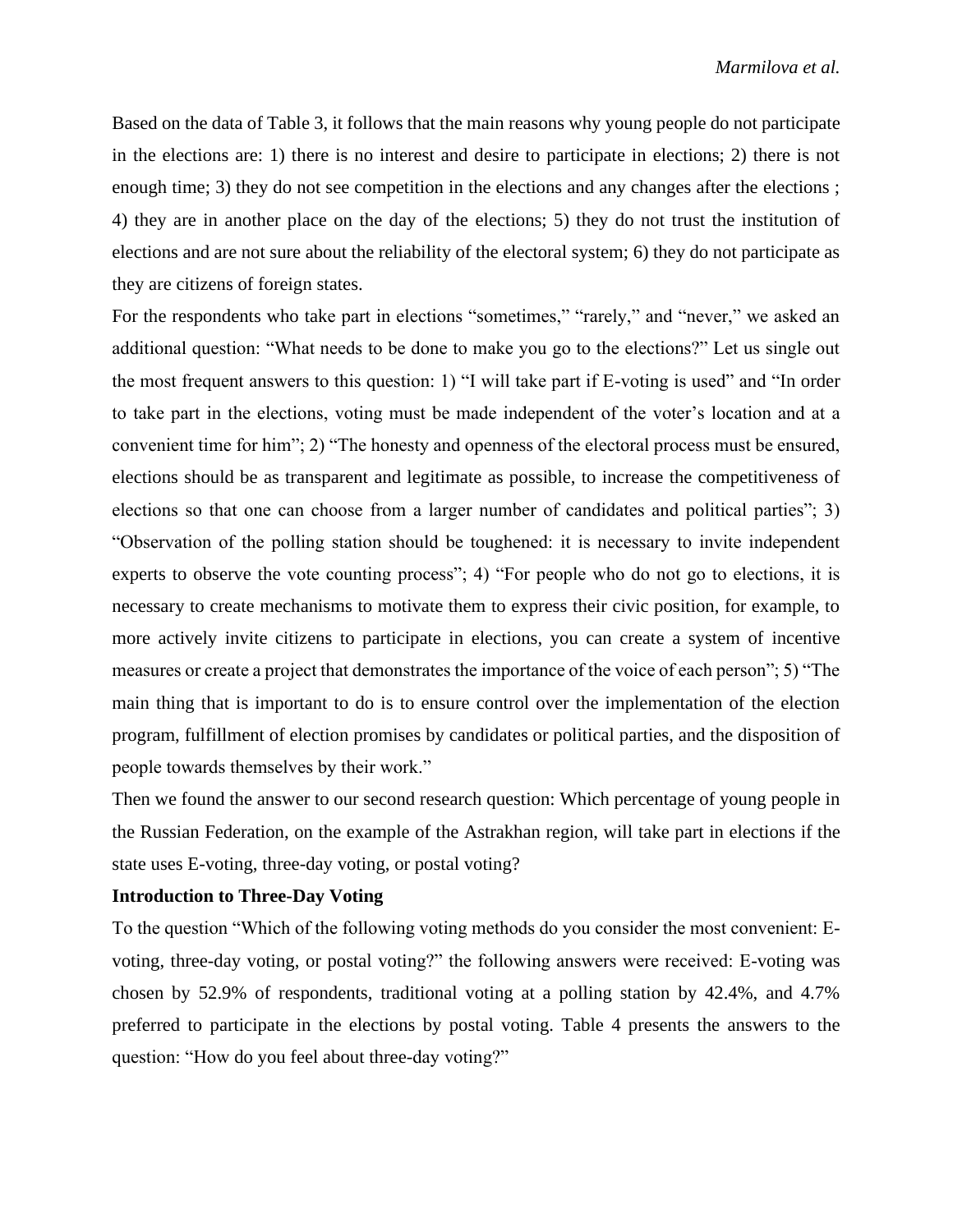# **Table 4**

*Results of the answer to the question about the introduction of three-day voting*

| <b>Examples of Responses</b>                          | % of similar answers |
|-------------------------------------------------------|----------------------|
| Adversely, negative, bad, not okay                    | 38.8%                |
| Positive, good, regular, not bad, quite good, approve | 35.3%                |
| Neutral, I have no specific opinion                   | 15.3%                |
| Refrained from answering                              | 8.2%                 |
| There is no point in voting like this                 | 1.2%                 |
| As something real                                     | 1.2%                 |

Reasons why the respondents do not approve of three-day voting include: 1) they believe that the introduction of three-day voting may increase the possibility of election fraud (5.9% of the total number of responses); 2) they believe that this may not be legitimate, they do not see the reasons why it is needed (2.4% of the total number of responses); 3) they believe that it is better to vote on one day (1.2% of the total number of responses).

# **Feelings toward Postal Voting**

Table 5 presents the answers to the question: "How do you feel about the introduction of postal voting?"

# **Table 5**

| <b>Examples of Responses</b>                                                | % of similar answers |
|-----------------------------------------------------------------------------|----------------------|
| Adversely, negative                                                         | 35.3%                |
| Neutral, I have no specific opinion, I have no idea about it, I do not care | 27%                  |
| Excellent, positive, good, regular                                          | 20%                  |
| Refrained from answering                                                    | 8.2%                 |
| Satisfactory, average                                                       | 5.9%                 |
| Pointless, irrelevant                                                       | 2.4%                 |
| Ambiguous                                                                   | 1.2%                 |

*Presents the answers to the question: "How do you feel about the introduction of postal voting?"* 

We indicate that 9.4% of respondents said that postal voting is not convenient for them, 2.4% of respondents indicated that this measure can increase fraud, and 1.2% of respondents said that 1) it will be more convenient for the elderly; 2) the election process will take a long time; 3) postal voting will be convenient for people with disabilities and for people who are not at the place of registration at the time of the elections, but it is still better to hold elections in person.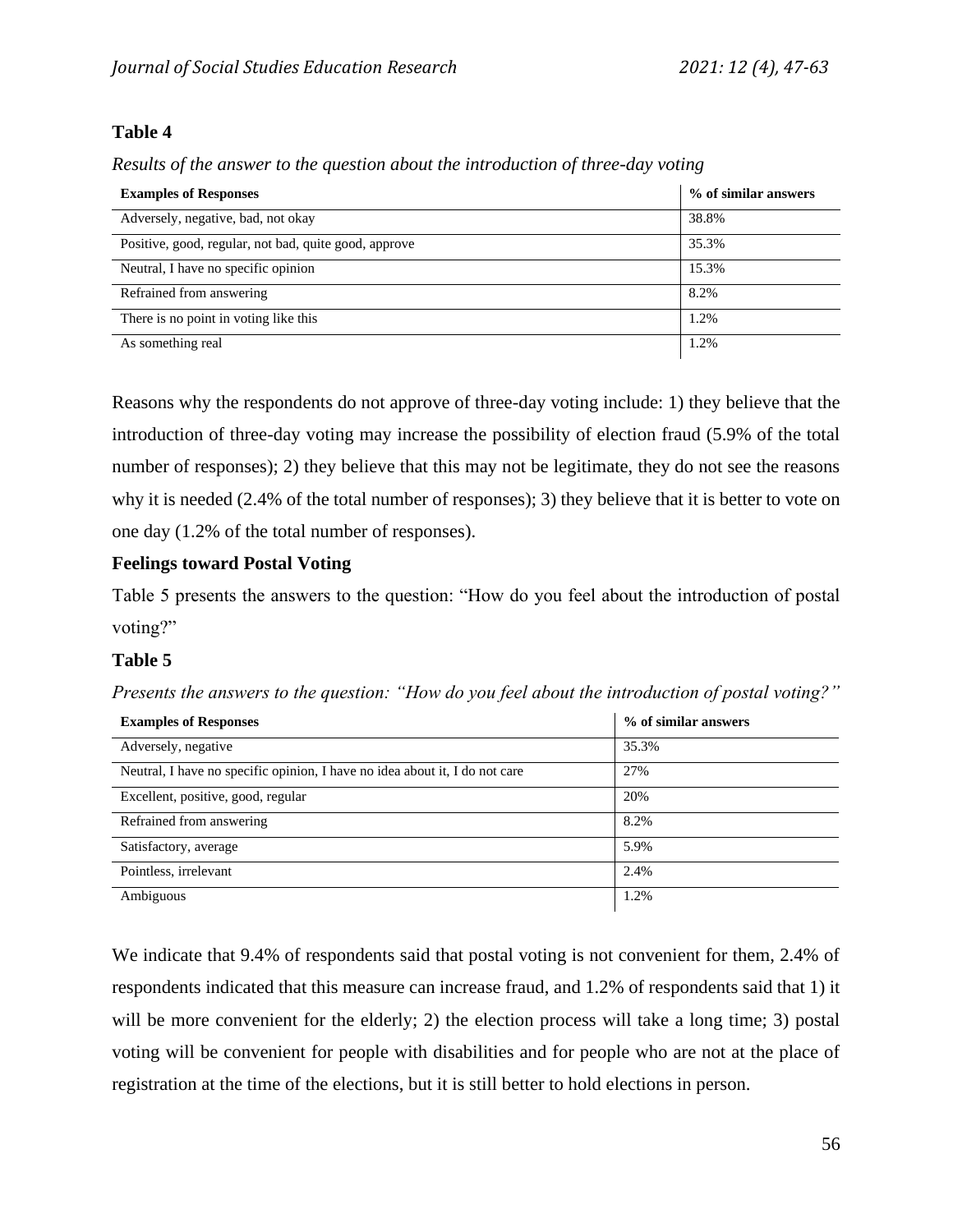### **Attitudes toward Elections**

Table 6 presents the answers to the question: "What is your attitude to the introduction of remote

electronic voting in Russia?"

#### **Table 6**

*Presents the answers to the question: "What is your attitude to the introduction of E-voting in Russia?"*

| <b>Examples of Responses</b>                               | % of similar answers |
|------------------------------------------------------------|----------------------|
| Positive, good, normal, I approve                          | 48%                  |
| Adversely, negative                                        | 23.5%                |
| Neutral, no difference                                     | 14%                  |
| This is something new for me, this is interesting          | 3.5%                 |
| Refrained from answering                                   | 7%                   |
| Ambiguous, positive on the one hand, negative on the other | 3.5%                 |

The respondents consider electronic voting as a new voting tool that has not yet been used in the country, they believe that it is convenient, and, in order to take part in the elections, it will not take much time, it inspires confidence in the electoral institution, for voters this way of voting can be simpler. According to the respondents, E-voting can increase voter turnout: It is better to use Evoting so that people can express their position than non-participation of voters in elections at all. The respondents named the disadvantages in the case of using electronic voting: There is no guarantee of confidentiality of voting, I may lose personal data, the electronic voting system can be hacked, and before introducing it, it is necessary to check its security well, there are fears that the electronic system will be used in their interests with a possible correction of the election results, in the case of using electronic voting, it is impossible to identify the voter.

Thus, we can confirm that with the introduction of electronic voting, the number of young voters will increase among those who do not take part in the elections on a permanent basis. The use of E-voting, three-day voting, or mail-order voting can stimulate the participation of young people in elections in the Russian Federation, according to the example of the Astrakhan region.

We can present the answer to our third research question: What is the connection between the nonparticipation of young people in elections in the Russian Federation and the absence of the use of E-voting, three-day voting, or mail voting? Data show that 8.2% of the respondents answered that they do not have enough time to take part in the elections, or they are busy at work; 4.7% of respondents answered that they are in a different place on Election Day, or they have no physical opportunity to vote. Some of the respondents who answered that they take part in elections "sometimes" and "rarely" to the question about what needs to be done to make them participate in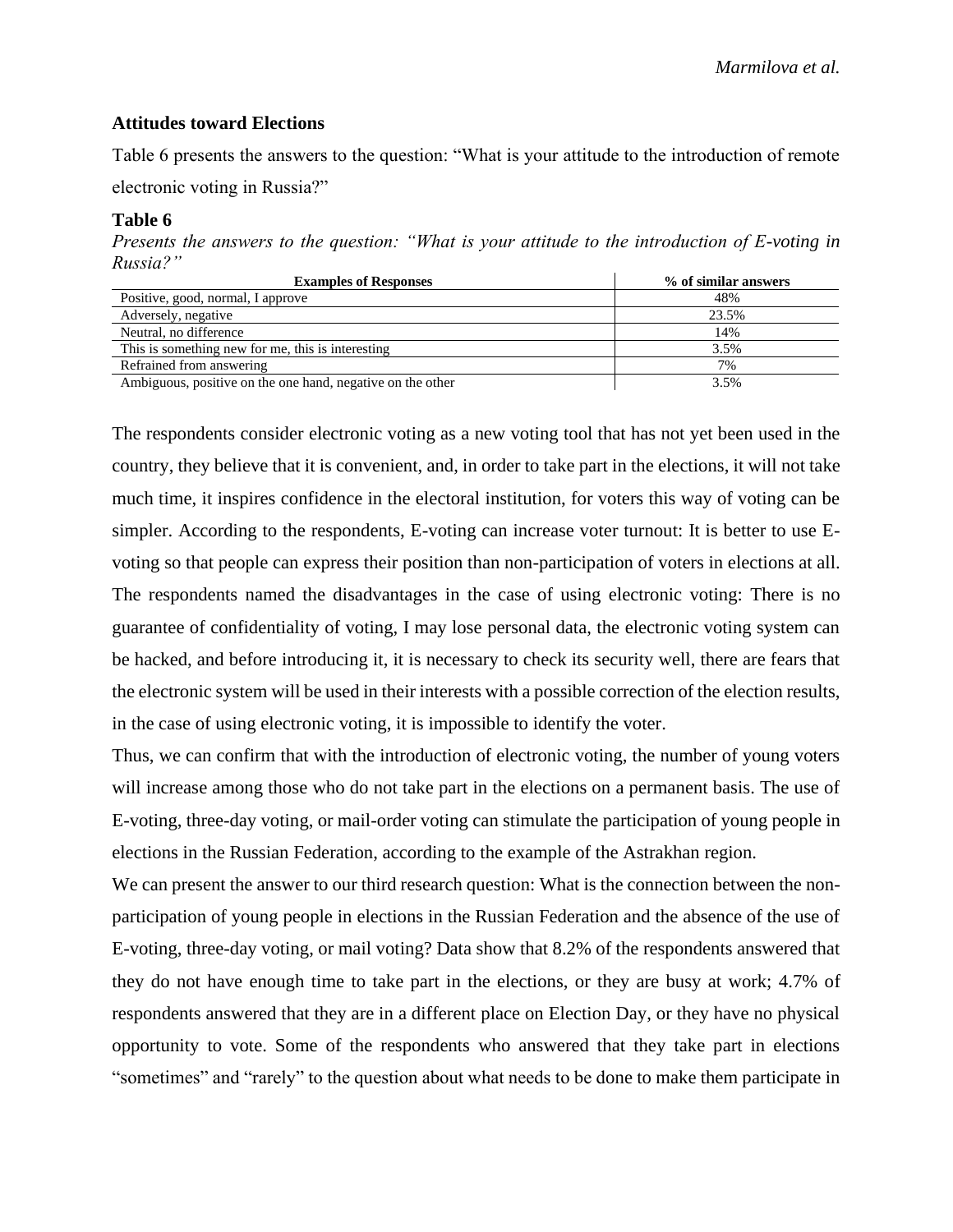the elections, answered that they are ready to take part in the elections if electronic voting is introduced. Finally, the main result of our research shows that 48% of all respondents reacted positively to the introduction of electronic voting, 35.3% to the introduction of three-day voting, and 20% to the introduction of voting by mail. We are considering a link between the use of Evoting, three-day voting, or mail voting and youth voter turnout. Thus, in the Russian Federation, work on the creation of new voting methods continues, and changes to the electoral legislation, including the expansion of the possibility of expressing the will of voters using E-voting, voting by mail, and three-day voting, will contribute to the development of the institution of elections.

## **Multi-day Voting Format**

Voting by post in Russia was carried out in 2011 at the elections of the Legislative Assemblies of St. Petersburg and the Murmansk region. In St. Petersburg, 1,564 voters voted, and 489 voted in the Murmansk region (Interfax, 2020). Until 2020, voting by post in the Russian Federation was optional. The head of the Central Election Commission of the Russian Federation considers the voting method to be outdated due to the presence of the "Mobile Voter" mechanism in Russia, which provides an opportunity regardless of the place of registration of the voter. However, the head of the CEC admits the possibility of voting by mail for certain regions of Russia (Kommersant, 2020). Consider the results of the WCIOM poll (WCIOM, 2020), which was held among residents of the regions in which elections were held in September, 2020 (see Table 7).

### **Table 7**

*Results of the poll "Multi-day voting format: For and against in Russian Federation"*

| <b>Examples of Responses</b>                                                               | % of similar answers |
|--------------------------------------------------------------------------------------------|----------------------|
| - are positive about the opportunity to vote within three days                             | 61%                  |
| - consider it convenient, since you can come to the polling station at a suitable time for | 49%                  |
| the voter                                                                                  |                      |
| - note the sanitary safety of the election procedure in connection with COVID-19           | 37%                  |
| - believe that more people will be able to take part in the elections                      | 24%                  |
| - no queues, fuss and crowds                                                               | 7%                   |
| - spoke out against voting within three days                                               | 22%                  |

Among those polled by WCIOM, 24% confirmed that the introduction of voting in different elections for three consecutive days allows more voters to take part in the elections.

The above results address the following discussion. E-voting, three-day voting, and mail voting were applied in the amendment to the electoral legislation of the Russian Federation in 2020. The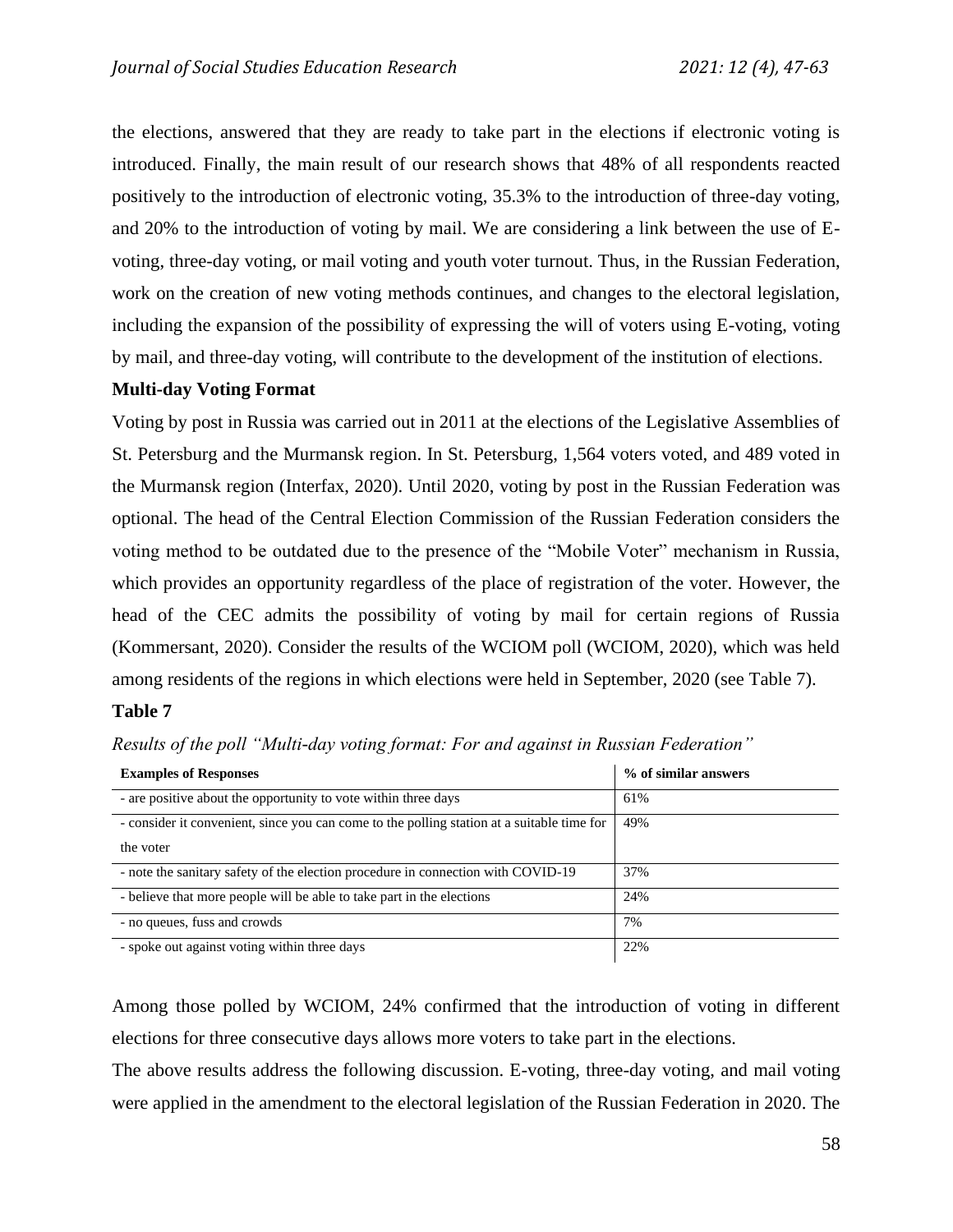use of E-voting, three-day voting, and mail voting in elections can solve the problem of absenteeism among young people. The highest level of support for voting via the Internet is recorded in the 18-34 age group, which participates in traditional voting less than others and more often adheres to the strategy of situational participation (Center for Political Conjecture, 2020).

The results of our research complements other research on this topic and shows that respondents react positively to the introduction of electronic voting, three-day voting, and mail voting. On the first research question, we can say that previous studies do not indicate the percentage of respondents among young people who participate in elections on an irregular basis. The answer to the second research question shows that voter turnout among young people can increase in the case of using electronic voting, three-day voting, and voting by mail. The answer to the third question allows us to conclude that there is a connection between the use of electronic voting, three-day voting, and postal voting that makes it possible to increase the voter turnout in the Russian Federation (as, for example, in the Astrakhan region).

In our opinion, electronic voting has the prospect of becoming an equivalent method for expressing the will of voters, along with traditional voting at polling stations, because 48% of all respondents prefer to vote by electronic voting, and 20% of young voters are ready to take part in elections using mail voting. Voting by mail can further draw voters' attention to electoral participation. We found that among young people, 35.3% would like to participate in three-day voting. Indeed, there is a tendency for voters to vote comfortably within three days. E-voting, three-day voting, and postal voting are suitable for voters in such cases as they may not always have 1) the opportunity to vote in the place where their polling station is located, 2) free time to vote, or 3) they may not be at their place of residence on election day.

The study was conducted mostly in the territory of the Astrakhan region in the Russian Federation. In order to further add value to the study, it can be carried out in the territory of other constituent entities of the Russian Federation. It is necessary to pay attention to the fact that the use of electronic voting, three-day voting, and postal voting is not enough to increase voter turnout among young people. Young people also point out that there must be other mechanisms to motivate them to express their civic position, for example, creating a project that demonstrates the importance of the vote of each voter. Thus, in our opinion, E-voting, three-day voting, and mail voting have the prospect of becoming equivalent methods for expressing the will of voters.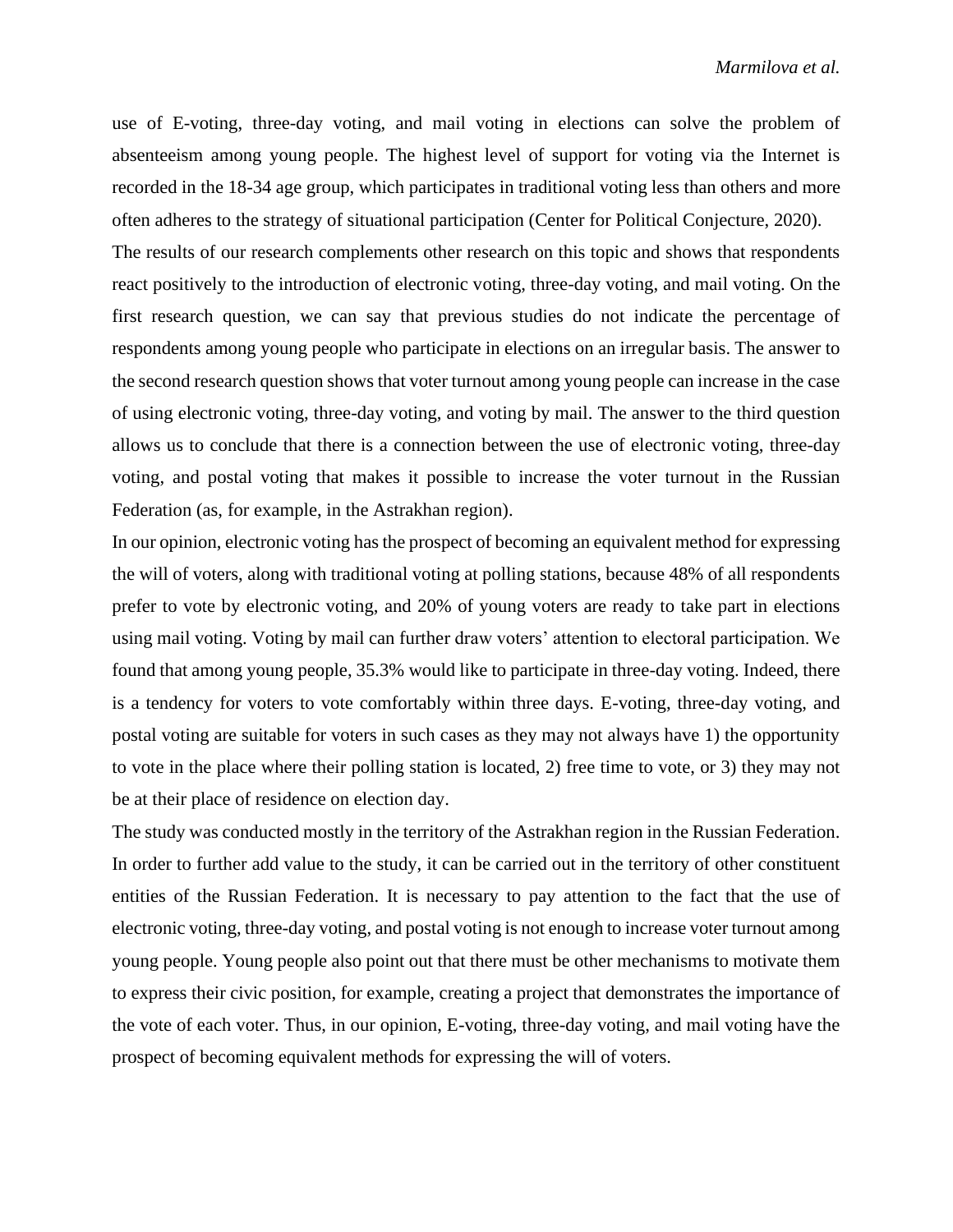### **Conclusion**

In summary, we have researched the reasons and factors affecting the low electoral activity of young people. It is necessary to consider the main ways to increase it, as a result of which it is possible to increase the degree of interest of young people in the political life of the Russian Federation. At the same time, it is important to implement mechanisms aimed at mobilizing young people as an important electoral group, most often passively related to taking part in voting or elections. We came to the conclusion that in the Russian Federation, the use of E-voting, voting by mail, and three-day voting are of great interest to the younger generation. Young voters who do not participate in elections consider E-voting to be most convenient. Three-day voting and mail voting is not so popular among young people, but it also empowers the voter to choose the most convenient day and time to vote.

### **Acknowledgments**

The study was funded by RFBR and EISR, project number 20-011-31247.

#### **References**

- Akhmadullina, I. A., Verba, I. M., & Akhmadullina, A. A. (2020). Political absenteeism of youth in elections. World science: Problems and innovations. *Collection of articles of the XLVII International Scientific and Practical Conference*, *Penza,* pp. 217-220. https://repository.kpfu.ru/?p\_id=241393
- Basimov, M. M. (2020). The psychological nature of the reasons for the non-participation of young people in elections. *Scholarly Notes, 19, 1*(154), 5-16. https://www.elibrary.ru/item.asp?id=42900299
- Bersh, T. A., & Yakimova, E. M. (2020). The right not to participate in elections (absenteeism) through the prism of the free formation of the political behavior of a citizen. *Suffrage, 1,* 22-26. https://cyberleninka.ru/article/n/pravo-na-neuchastie-v-vyborah-absenteizmcherez-prizmu-svobodnogo-formirovaniya-politicheskogo-povedeniyagrazhdanina/viewer
- Bezverbnaya, M. Yu. (2016). How to increase voter turnout: Voters' point of view. *Prologue: Journal of Law*, *1*. https://cyberleninka.ru/article/n/kak-povysit-yavku-na-vyborahustami-izbirateley/viewer
- Brager, D. K., Volkova, D. A., & Litvinov, I. I. (2020). Absenteeism as an urgent problem of the implementation by citizens of the Russian Federation of the constitutional right to participate in elections. *Modern Scientist, 5,* 241-246. http://su-journal.ru/archives/10377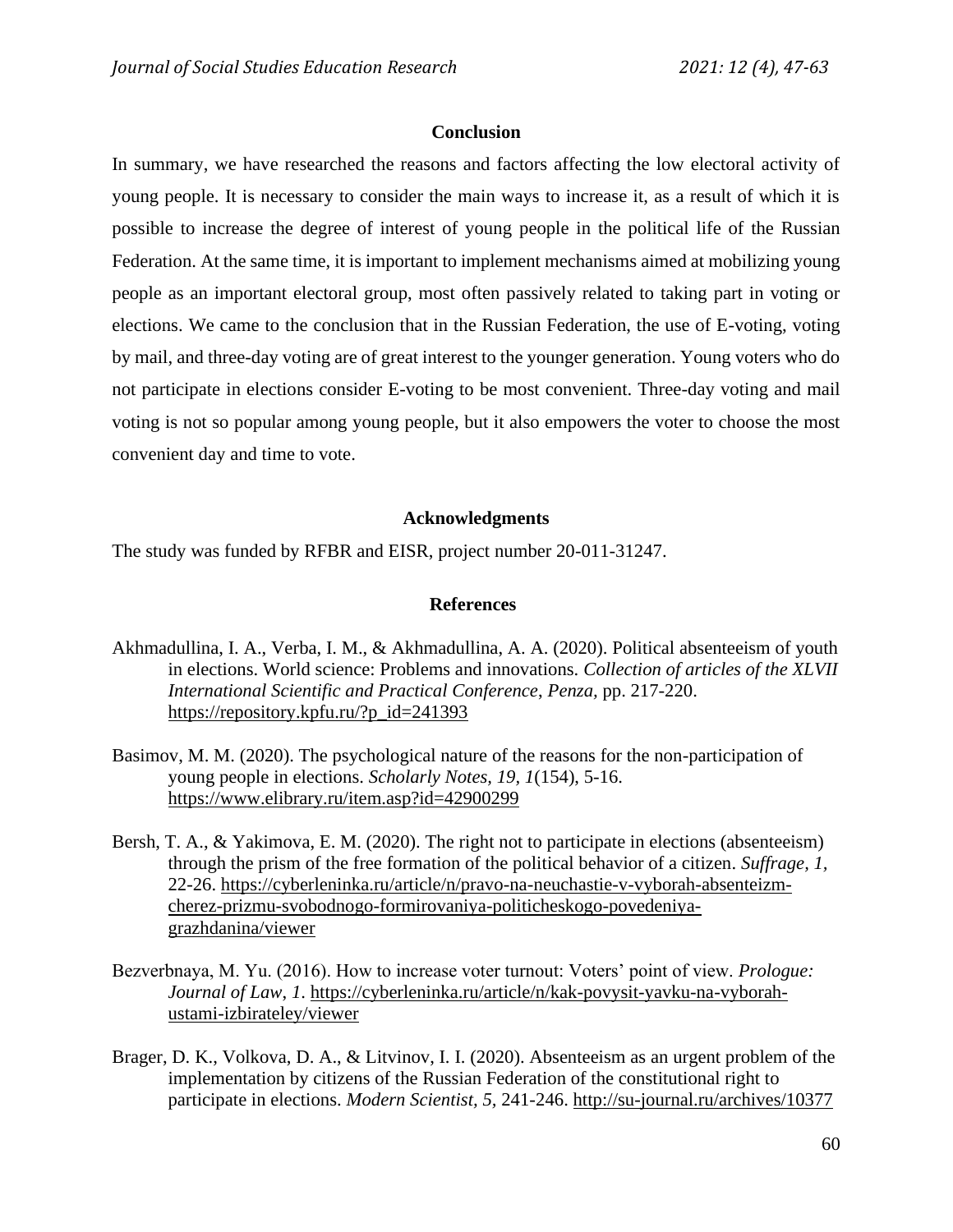- Center for Political Conjecture. (2020, May 29). *Electronic voting: New technologies are changing electoral habits.* Gazeta-bam. http://gazetabam.ru/news/media/2020/5/29/elektronnoe-golosovanie-novyie-tehnologii-menyayutelektoralnyie-privyichki/
- Chertova, L. N. (2020). The right to absenteeism. *Russian constitutionalism: History, present and future (to the 100th anniversary of the First Russian Constitution (1918) and the 25th anniversary of the adoption of the Constitution of the Russian Federation (1993)).* Materials of the III All-Russian Scientific and Practical Conference with international participation, dedicated to the Day of the Lawyer. Association of Russian Lawyers, Kurgan Regional Branch, Kurgan State University (Kurgan), 124-130.
- Creswell, J. W. (2014). Research Design: Qualitative, Quantitative and Mixed Methods Approaches (4th ed.). Thousand Oaks, CA: Sage.
- Dareev, V. D. (2020). Political absenteeism of student youth (On the materials of the Republic of Buryatia). *Student Bulletin, 20-7*(118), 28-30.
- Frolov, A. A. (2017). Civic engagement index: Research results in Yaroslavl region. *Power*, *9*, 120-126. https://www.jour.fnisc.ru/index.php/vlast/article/view/5400
- Houdyshell, M., & Ziegler, N. (2020). Graduate students share their experiences of building helping skills: A case study. *Journal of Curriculum Studies Research.* Forthcoming Articles. https://doi.org/10.46303/jcsr.2020.4.
- Interfax. (2020, May 13). *Human rights defenders worried about the decrease in control during the "postal" voting in elections*. Interfax. https://www.interfax.ru/russia/708486
- Jeffries, H., & McCorkle, W. (2020). Teacher candidate voter turnout: Implications for K-12 and higher education. *Research in Educational Policy and Management, 2,* 52-77. https://doi.org/10.46303/repam.2020.4
- Kachalov, A. V. (2020). Electoral absenteeism in modern Russia. *Humanities, Socio-Economic and Social Sciences, 6,* 34-37.
- Kalimullina, O., Tarman, B. & Stepanova, I. (2021). Education in the Context of Digitalization and Culture: Evolution of the Teacher's Role, Pre-pandemic Overview. *Journal of Ethnic and Cultural Studies*, *8*(1), 226-238. DOI: <http://dx.doi.org/10.29333/ejecs/629>
- Kochemasova, M. A. (2018). To the problem of reducing absenteeism in the Russian Federation. *Culture, Personality, Society in the Modern World: Methodology, Experience of Empirical Research.* XXI International Conference in memory of Professor L. N. Kogan, UrFU (Yekaterinburg), 2100-2117. https://elar.urfu.ru/handle/10995/59073
- Kommersant. (2020). *Pamfilova: Voting by mail in the United States opens up "vast spaces" for falsifications.* https://www.kommersant.ru/doc/4564982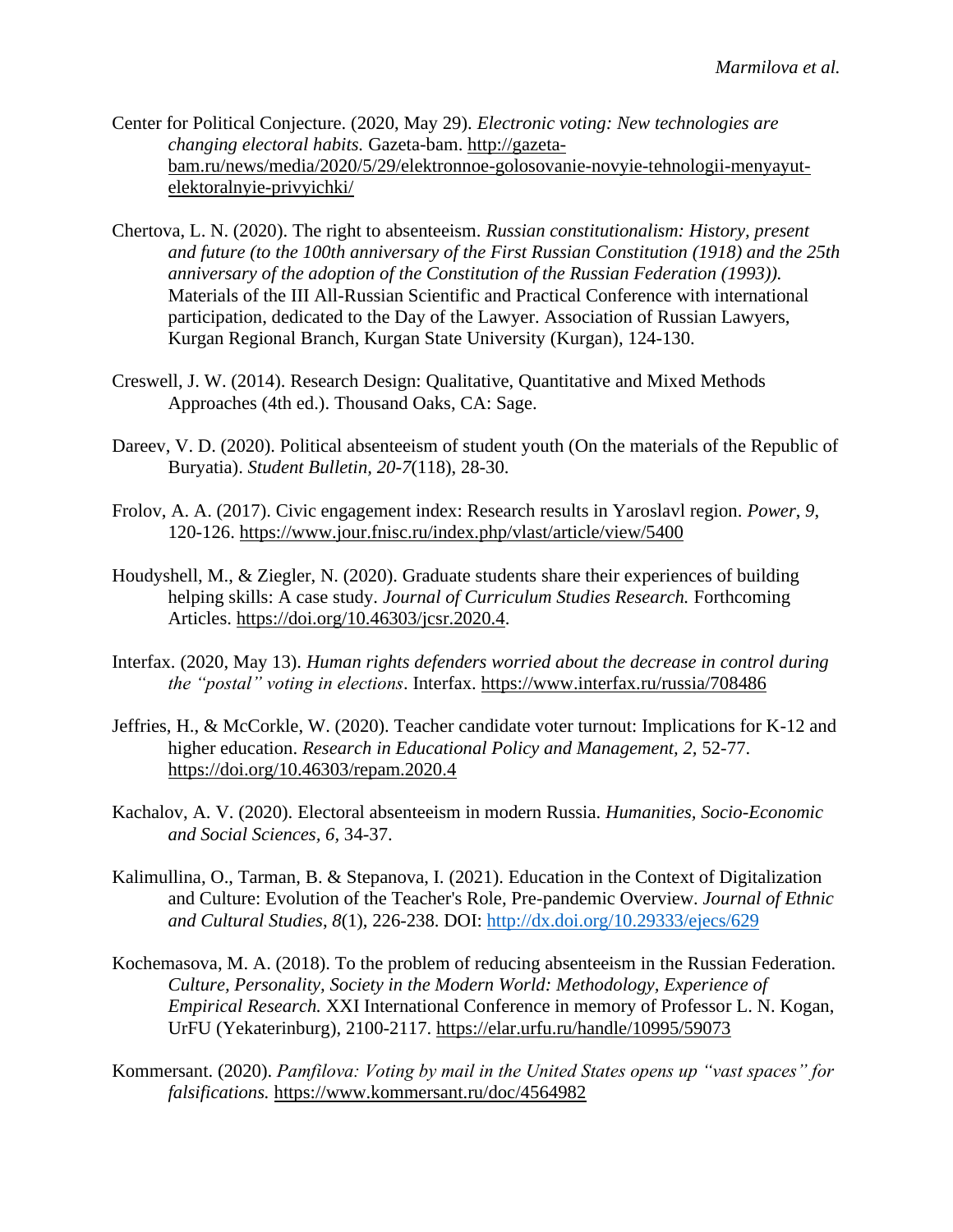- Lavrentieva, L. S., & Kovaleva, Yu. R. (2020). The current state of the legal culture of young voters. *Law and Law, 6,* 29-32. https://cyberleninka.ru/article/n/sovremennoe-sostoyaniepravovoy-kultury-molodyh-izbirateley/viewer
- Logunova, V. P. (2017). Increasing the political participation of youth as a factor in reducing the level of absenteeism through public policy. *Management Issues*, *5*(48), 17-22. https://cyberleninka.ru/article/n/povyshenie-politicheskogo-uchastiya-molodezhi-kakfaktor-snizheniya-urovnya-absenteizma-posredstvom-gosudarstvennoy-politiki/viewer
- Lukonina, E. S. (2007). *Sociological analysis of the dynamics of voter activity*. PhD thesis, Lobachevsky State University of Nizhniy Novgorod, 4. https://www.dissercat.com/content/sotsiologicheskii-analiz-dinamiki-aktivnostiizbiratelei/read
- Makhmudov, A. S. (2020). The attitude of Russian youth towards elections: The reasons for political absenteeism. *Ethnosociology and International Culture, 4*(142), 70-77.
- Makhora, E. V. (2018). State youth policy in the field of electoral education. *Scientific Papers of the Moscow University for the Humanities*, *1*, 84-88. https://cyberleninka.ru/article/n/gosudarstvennaya-molodezhnaya-politika-v-oblastielektoralnogo-prosvescheniya/viewer
- Milaeva, O. V., & Shikova, O. V. (2014). Electoral absenteeism as a strategy of voters' behavior (Based on the results of an internet survey of the population of the Penza region). *Science. Society, State, 4*(8). https://cyberleninka.ru/article/n/elektoralnyy-absentizm-kakstrategiya-povedeniya-izbirateley-po-rezultatam-internet-oprosa-naseleniya-penzenskoyoblasti/viewer
- Mityunova, I. G. (2020). Factors of increasing the electoral activity of Russian youth. *Beneficium, 1*(34), 65-70. https://cyberleninka.ru/article/n/faktory-povysheniyaelektoralnoy-aktivnosti-rossiyskoy-molodezhi/viewer
- Nebredovskaya, V. V. (2013). Legal awareness and legal culture of young professionals in Scandinavian countries. *Social Sciences and Humanities*. *Scientific Notes*, *27*, 236-243. http://www.rshu.ru/university/notes/archive/issue27/uz27-236-243.pdf
- Panova, E. P., Filimonova, N. Y., Bocharnikova, N. V., & Davydova, M. L. (2020). Project activities in the process of teaching foreign students. [Actividades de proyectos en el proceso de enseñanza de estudiantes extranjeros] *Utopia y Praxis Latinoamericana*, 25(Extra10), 151-162. doi:10.5281/zenodo.4155342
- Rastimehina, T. V., & Ogorodov, D. A. (2020). Amendments to the Constitution of the Russian Federation through the eyes of Russian youth: According to a sociological study. *Economic, Social and Humanitarian Research*, *2*(26), 175-182.